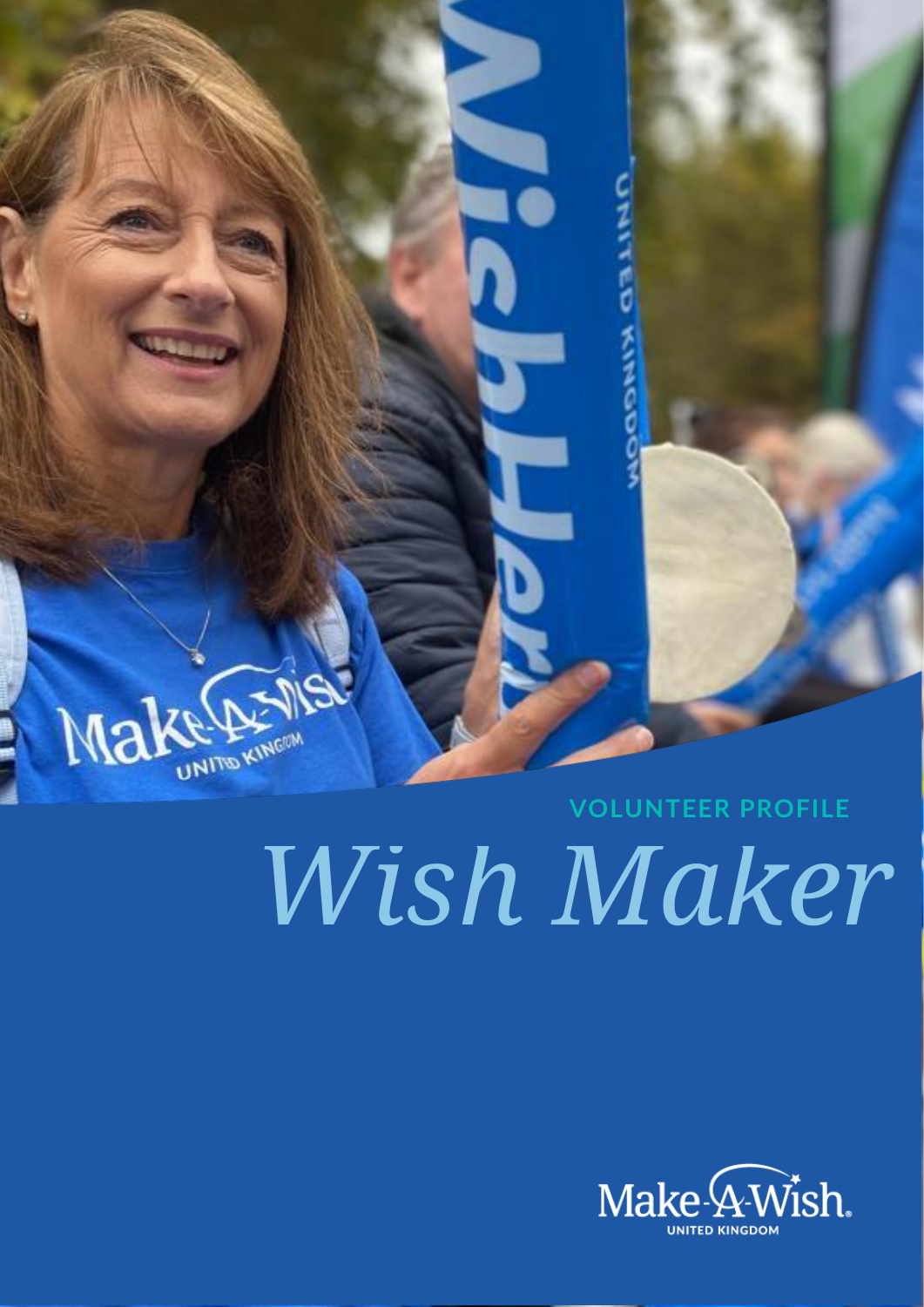

**More than 60,000 children in the UK have been diagnosed with a critical condition, changing their lives and the lives of their families forever.** For them, the joy of childhood is brought to an abrupt end, with treatment, hospital appointments and sleepless nights taking over.

The power of a wish revives a childhood stolen by critical illness. It brings light and joy to children and their loved ones and leaves a profound and lasting impact on all their lives.

But we can't be that light for everyone. It takes an army of volunteers like you to help these children feel like children again. Together, we have the power to **#LightUpTheDarkness.**

# **WHAT WILL I BE DOING?**



As a **Wish Maker**, you will be part of a local team of volunteers who create wishes for critically ill children in your community. Your role will involve visiting children who have been referred to us at a time that suits them and helping them to unlock their wildest imagination to create their wish story. You will be led by your Community Leader and/or our wishgranting team and may work closely with Community Wish Coordinators and other volunteers in your community.

# **HOW WILL I BE SUPPORTED?**



You will be supported by our team of Community Leader's and our wish referrals team (dependent on the wish and your location), through 1-1 communication. There will also be opportunities to share best practice and receive support from your peers as well as relevant support from other members of the volunteering and wishgranting team and our Safeguarding Lead.

We will ensure you have the training and tools required to deliver your role and will regularly be seeking your feedback to ensure that we can deliver the support you need. You will also have opportunities to receive updates and share your feedback through our Volunteer Voices programme.

# **WHAT ARE MY CORE TASKS?**

Using the Make-A-Wish UK values of **Be Magical**, **Be Inclusive** and **Be Inspired** you will:

- Call the family to arrange the wish discovery meeting (this may be in person or virtual) and liaise with another Wish Maker in your community to ensure you can both attend (all in person wish visits are done in pairs)
- Prepare for the discovery and do everything you can to ensure that it's the best possible experience for the child
- Use a range of tools, techniques and communication styles to unlock the child's imagination and discover their wish
- After the wish discovery, create the wish story which is a summary of the child's wish and any relevant information and share this with the wishgranting team/Community Wish Co-ordinator(s) in your community, including uploading to our system
- Provide any feedback needed by the National Make-A-Wish UK Team or Community Leader

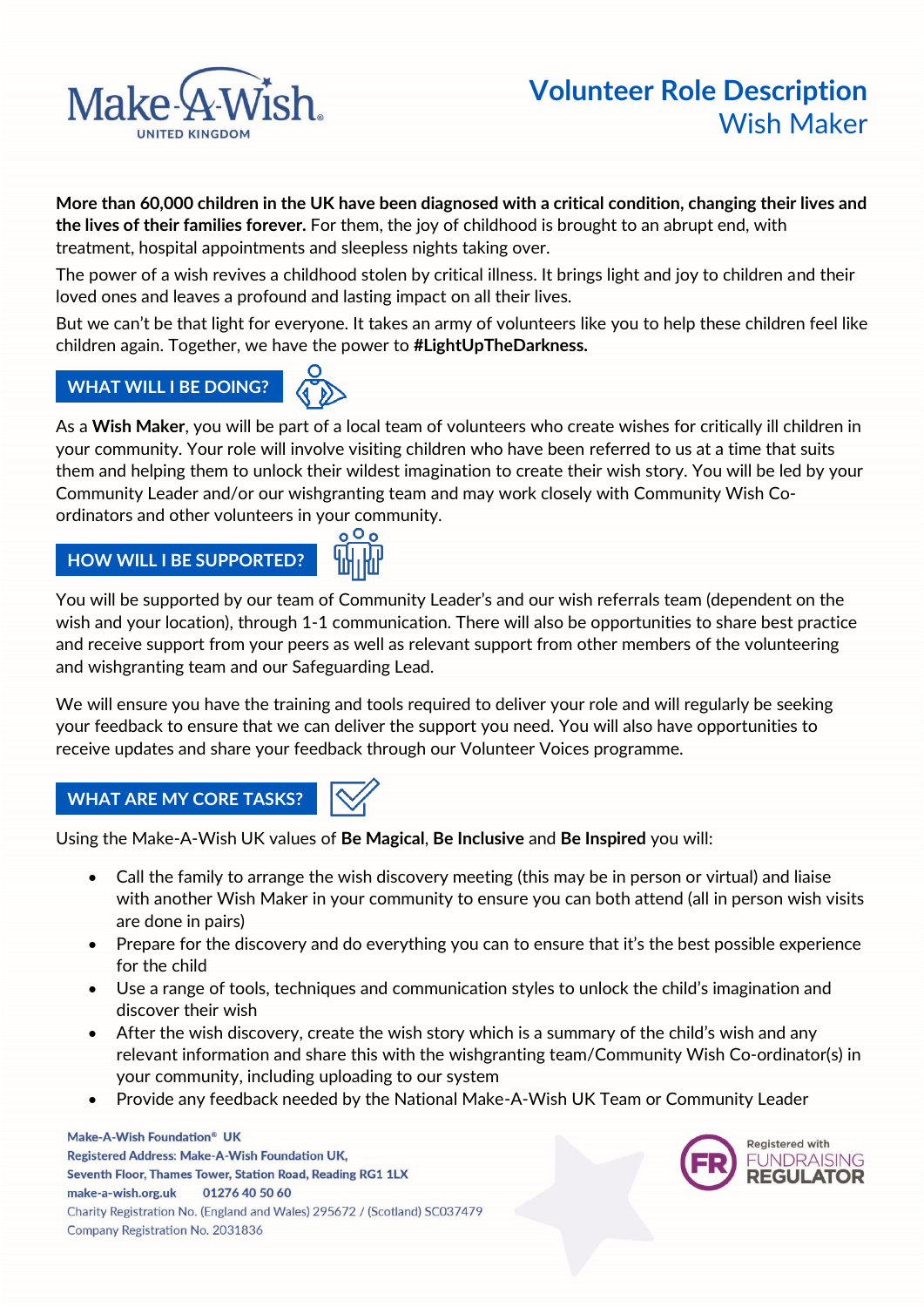

## **WHAT SKILLS/ATTRIBUTES DO I NEED?**



- Is able to engage with, inspire and communicate effectively with children (ages 3-17) and their families
- Puts relationships at the heart of what they do; ensuring they are led by the wishes of the child and able to really hear what the child is telling them. You should be empathic, compassionate and tactful
- Is committed to putting the needs of the family first and able to intuitively react to a families' situation
- Has good written skills and is able to accurately reflect the words and wishes of the child in their wish story (access to and ability to use IT is required for this task)
- Recognises, respects and is able to maintain confidentiality and professional boundaries
- Is flexible, self-motivated, energetic, enthusiastic and passionate

#### **HOW MUCH TIME DO I NEED TO COMMIT?**



The amount of time commitment will vary depending on the wishes requested in your community and the needs of your team. Flexibility is key as the wish discovery needs to be conducted at a time convenient to the family. Our ambition is to be able to grant wishes for more children and so whilst the number of wish requests in your community may vary, we hope you will be able to conduct wish discoveries on a regular basis, and at least three in a year. Wish discovery visits can take anything from 30 minutes to two hours, and outside of this you will need to allow time for arranging, planning, travelling to and writing up the visit.

#### **WHAT DO I GAIN?**



You will be making the wishes of critically ill children and young people come true in your local area and making a difference not just to their lives, but to that of their family members. A wish builds resilience, confidence, hope and aspirations within the wish child, as well as creating lasting memories. Through working with the local community, you will be ensuring a tailored and bespoke experience for every eligible child in your area. In addition, you will:

- Be part of the national Make-A-Wish UK team and community
- Be bringing your community to life around a fantastic cause
- Be impactful, by using your own skills and expertise and develop new skills and knowledge
- Receive the training and support to empower you to deliver

### **WHERE WILL I BE BASED?**

You will be able to deliver this role from home and within your own community. If you are part of a Community Hub there will be the opportunity to attend regular catch-ups, meetings and training within your community hub and /or with your Community Leader (these may be delivered virtually or in person) to ensure you are supported in your role and equipped to deliver the wishes you are granting.

Make-A-Wish Foundation® UK Registered Address: Make-A-Wish Foundation UK, Seventh Floor, Thames Tower, Station Road, Reading RG1 1LX make-a-wish.org.uk 01276 40 50 60 Charity Registration No. (England and Wales) 295672 / (Scotland) SC037479 Company Registration No. 2031836